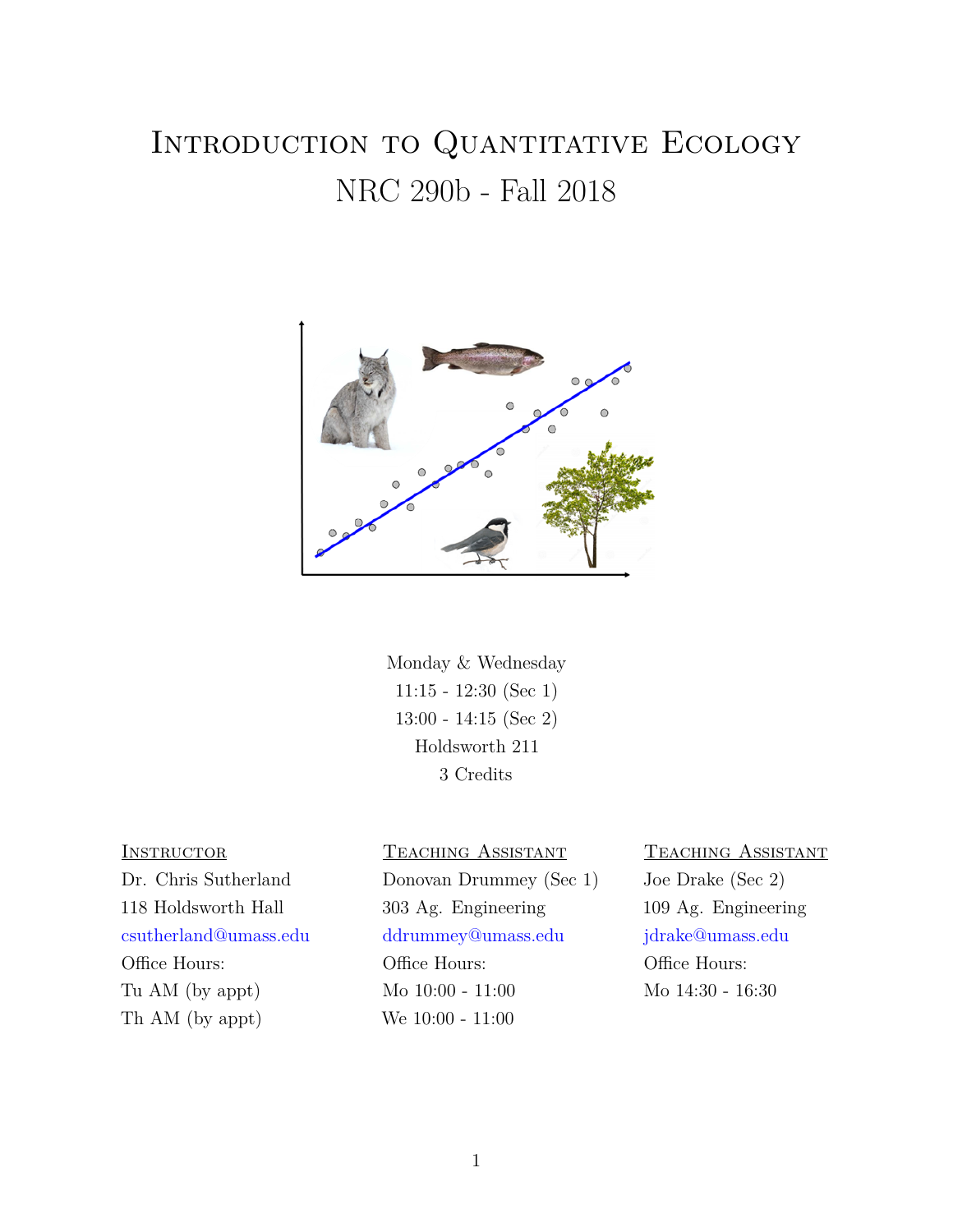# **Course Overview:**

Ecology, the study of the relationships between organisms and their environment, is a discipline concerned with quantifying relationships observe in nature. This introductory statistics course aims to provide students with a supportive, encouraging, and comfortable environment for developing an appreciation that ecology is a quantitative science while developing a sound knowledge of essential statistical concepts. My hope is to demystify statistics and help develop the basic level of quantitative understanding that all future ecologists and environmental scientists should possess.

Rather than focus on statistics in isolation, statistical analysis will be presented as one component of the scientific process - a very important component! Of course you will learn how to apply a range of common statistical tools to environmental data sets, but emphasis will be placed on understanding *why* different statistics are used to answer important ecological questions. This understanding will be achieved through two modes:

- 1. **In-class** learning using a combination of mini-lectures, group discussion sessions and group problem solving exercises, all aimed at reinforcing quantitative concepts
- 2. **Out-of-class** learning through assigned readings and individual assessments to prepare you for in-class sessions, and take home assignments that are also aimed at reinforcing quantitative concepts

### **Course Objectives:**

The overall aim of this course is to develop the core quantitative skills required of a modern ecologist:

- 1. An appreciation of the scientific process
- 2. A proficiency in data manipulation and management
- 3. The ability to summarize and visualize data in a meaningful way
- 4. Choosing and using the appropriate statistical analysis when presented with an ecological question and data
- 5. Interpreting statistical results in the context of ecological questions
- 6. A working knowledge of the software Excel and R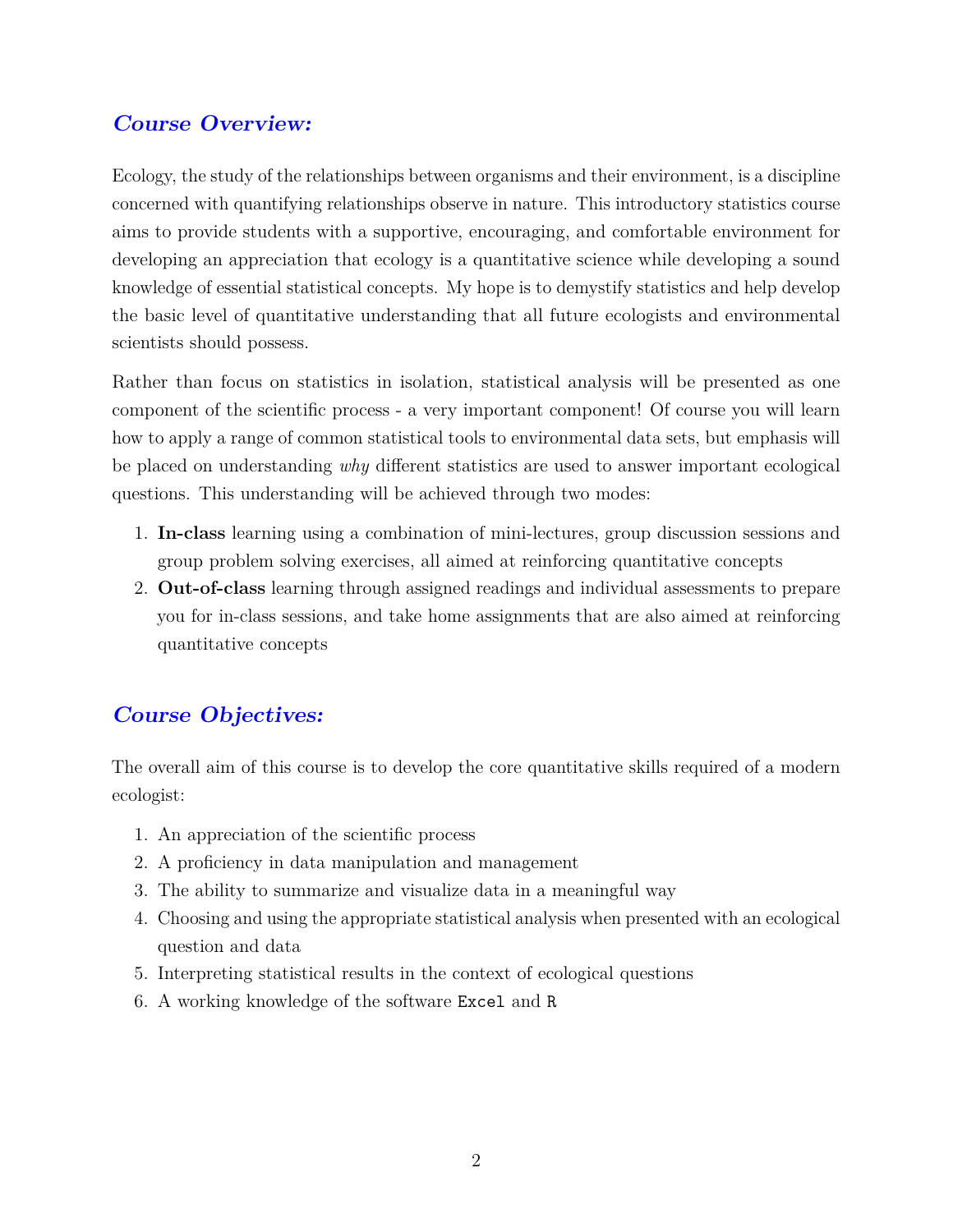# **Course structure**

I have designed the course to follow a set structure throughout the semester so that deadlines and tasks remain consistent. I will make any deviations from this absoultely clear but will endeavour not to deviate from this. Hopefully the regularity and consistency of the submissions and requirements will help you organize your time and workload. Note that extensions will not be granted for any deadlines unless there is very good reason and that the request are made at least 48 hours in advance.

Before every class on Monday, you will be required to:

- complete the assigned readings
- complete an individual online exercise based on the assigned readings
	- **–** individual exercises will be posted on moodle
	- **– the deadline is 23:55 on the Sunday night before class on Monday**
	- **–** individual exercises contribute to your final grade (see below)

Monday class sessions will be structured as follows:

- mini-lecture and/or discussions about concepts covered in assigned readings
- short group evaluation based on assigned readings (i-clicker or paper)
	- **–** the group evaluation will be at the start of the class
	- **–** the group evaluation will contribute to your final grade (see below)

Wednesday class sessions will be structured as follows:

- introduction of a problem
- group problem solving exercise
- $\sim$  5 exercises will include a take-home group assignment
	- **– assignment deadline is 23:55 on the following Tuesday**
	- **– peer evaluation deadline is 23:55 on the Wednesday**
	- **–** late submissions of either will result in a max grade reduction of 50% per day
- take-home assignements contribute to your final grade (see below)

One i-clicker poll will be taken per class to take attendance, but also to keep track of how the class is being percieved (pace and content etc. . . ).

Team generation will be done using the 'Team Maker' functionality in CATME at least three times throughout the semester. If you have enrolled on this course, you will be registeded on the course in CATME - you will recieve an email with instructions on how to answer the Team Maker and Peer Evaluation surveys.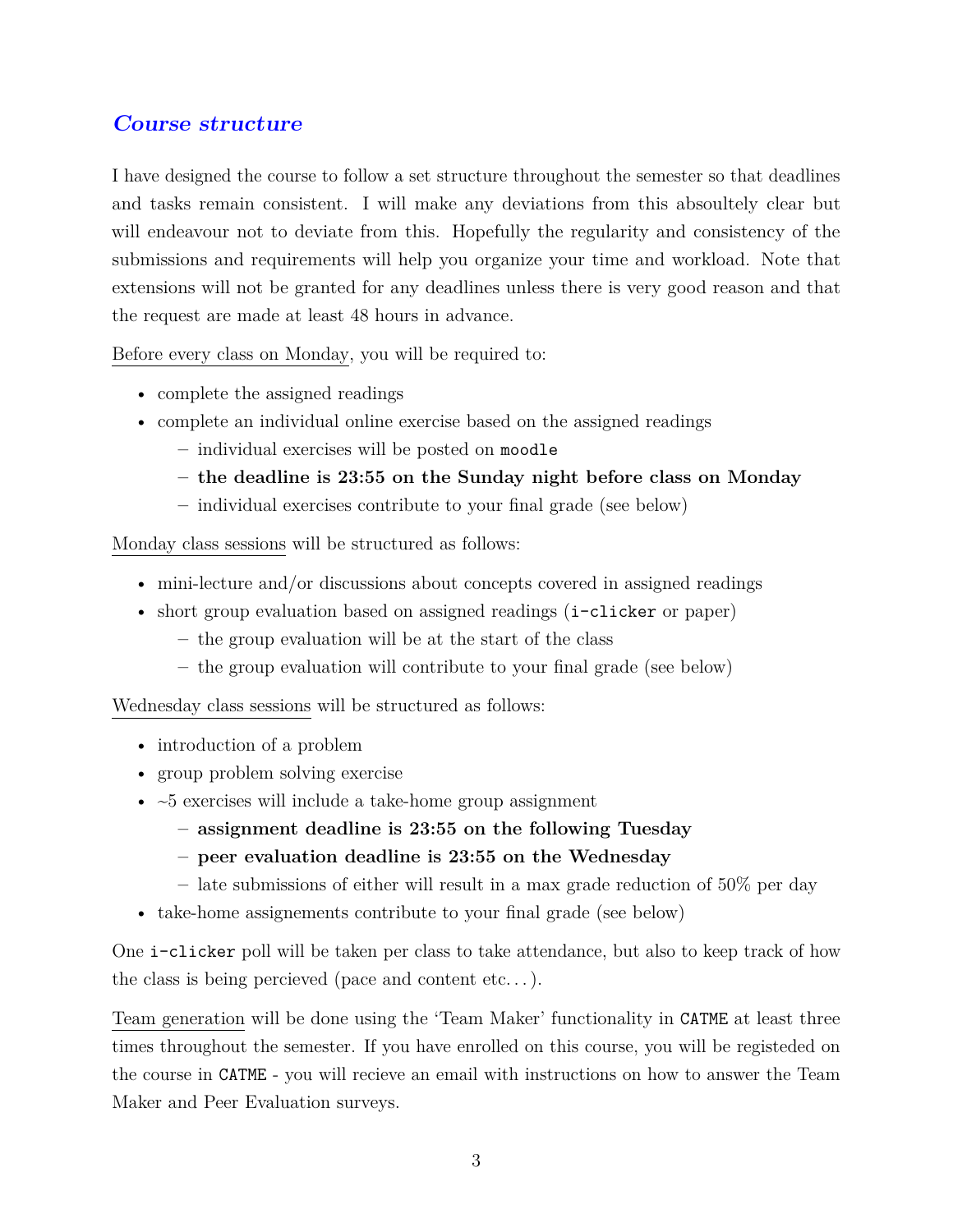# **Assessment & Grading**

Your final grade will be made up of weighted contributions of each of the following:

- 1. Individual online assessments (moodle, 20%): Short weekly online assignments based on the assigned readings. The assignment must be completed on moodle by 23:55 the night before class on Monday.
- 2. In-class group evaluations (i-clicker, 20%): Short weekly in-class multiple choice or paper questions based on the assigned readings. Groups can openly discuss each question.
- 3. Group take-home problem solving assignments (a short report, 30%): Approximately five of the in-class problem solving exercises will include an additional related takehome assignemnt. Groups will write a short report summarizing tasks from take home (explicit instructions will be provided for each on assignemnt).
	- For each take-home assignemnt, you will provide an annonymous assessmement of the contributions made by members of your group. Peer evaluations will be conducted using the CATME peer evaluation instrument. Your group score will be weighted by your individual contribution score.
- 4. Final Project (a short report, 30%): At the end of the semester, in new groups, you will chose from a pool of ecological problems and use our newly aquired quantitative skills to answer a real life ecological problem. THe final project has two components (explicit instructions will be provided closer to the time): an *oral presentation* (15%), and a *written report* (15%). As with the group assignments, you will also provide a peer eveluation using the CATME.

|        | Group Grade Peer evaluation grade Your final Grade |       |
|--------|----------------------------------------------------|-------|
| 100\%  | $100\%$                                            | 100%  |
| $80\%$ | $50\%$                                             | 40%   |
| 50%    | $0\%$                                              | $0\%$ |

Here is an example of how the peer evaluation weighting would work:

Grades will be regularly updated and displayed in the "Grades" section of moodle, but please allow for a 1-2 week lag for marking and grade processing. Grades will be calculated as pecentages and a final 'letter grade' will be awarded.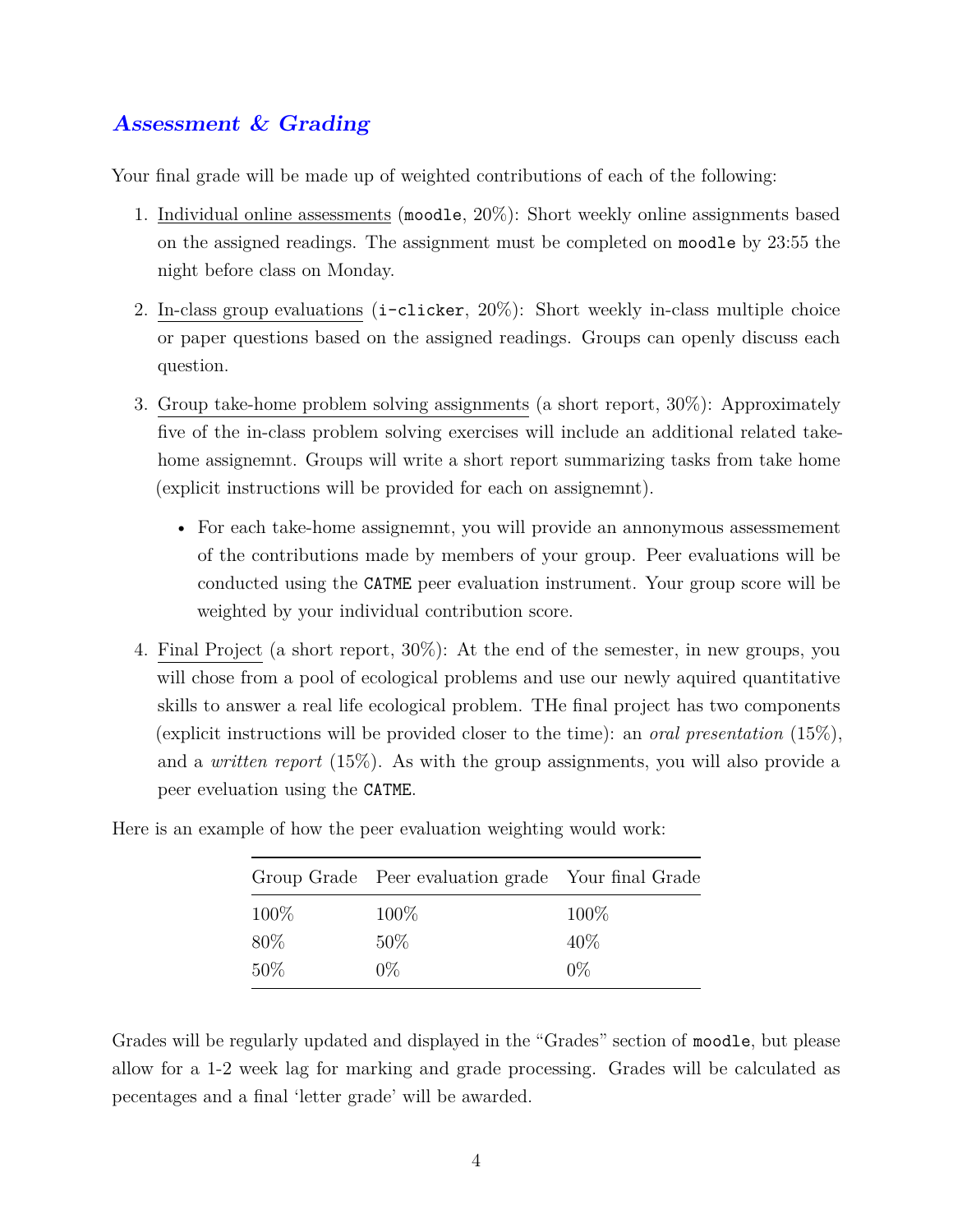# **Responsibilities & Course Courtesies**

Students are expected to attend all classes, to complete all assigned readings and team exercises, and take all scheduled online, in-class and peer evaluations. Students are also expected to participate and make meaningful contributions to all classroom discussions and exercises.

I will ensure that classes begin promptly and end on-time. I would ask that you please be punctual; late arrivals and early departures can be disrupting and impact the course schedule and as a consequence, your learning experience.

Using your phones and computers during class for any non-class related activities will not be tolerated.

Donovan, Joe and I will always be available during office hours and for a short time after class. Feel free to drop-in during those times or request a slot in advance. Office hours will be on a first-come-first-serve basis although if an appointment is made, you will be seen at that time.

### **Course Materials and Structure**

The course will follow, by permission of the author, the structure of a single textbook:

Gardener, M. (2017). Statistics for ecologists using R and Excel: Data collection, exploration, analysis and presentation (Second Edition). Pelagic Publishing.

Below is a tentative schedule including the topic, associated book chapters, and *an approximate* number of weeks to be spent on each topic. The schedule is purposefully approximate and gives enough flexibility to ensure topics are well understood before progressing.

| Topic                    |   | Weeks Reading                          |
|--------------------------|---|----------------------------------------|
| Why quantitative ecology | 1 | Giminez $(2010)$ ; Barraquand $(2013)$ |
| Doing science            |   | Gardener Ch. 1                         |
| Data management          |   | Gardener Ch. 2                         |
| Data exploration         | 4 | Gardener Ch. 3, 4 $\&$ 6               |
| Hypothesis testing       |   | Gardener Ch. 5                         |
| Doing statistics         | 5 | Gardener Ch. 7, 8, 9, 10, & 11         |
| Reporting results        |   | Gardener Ch. 12                        |